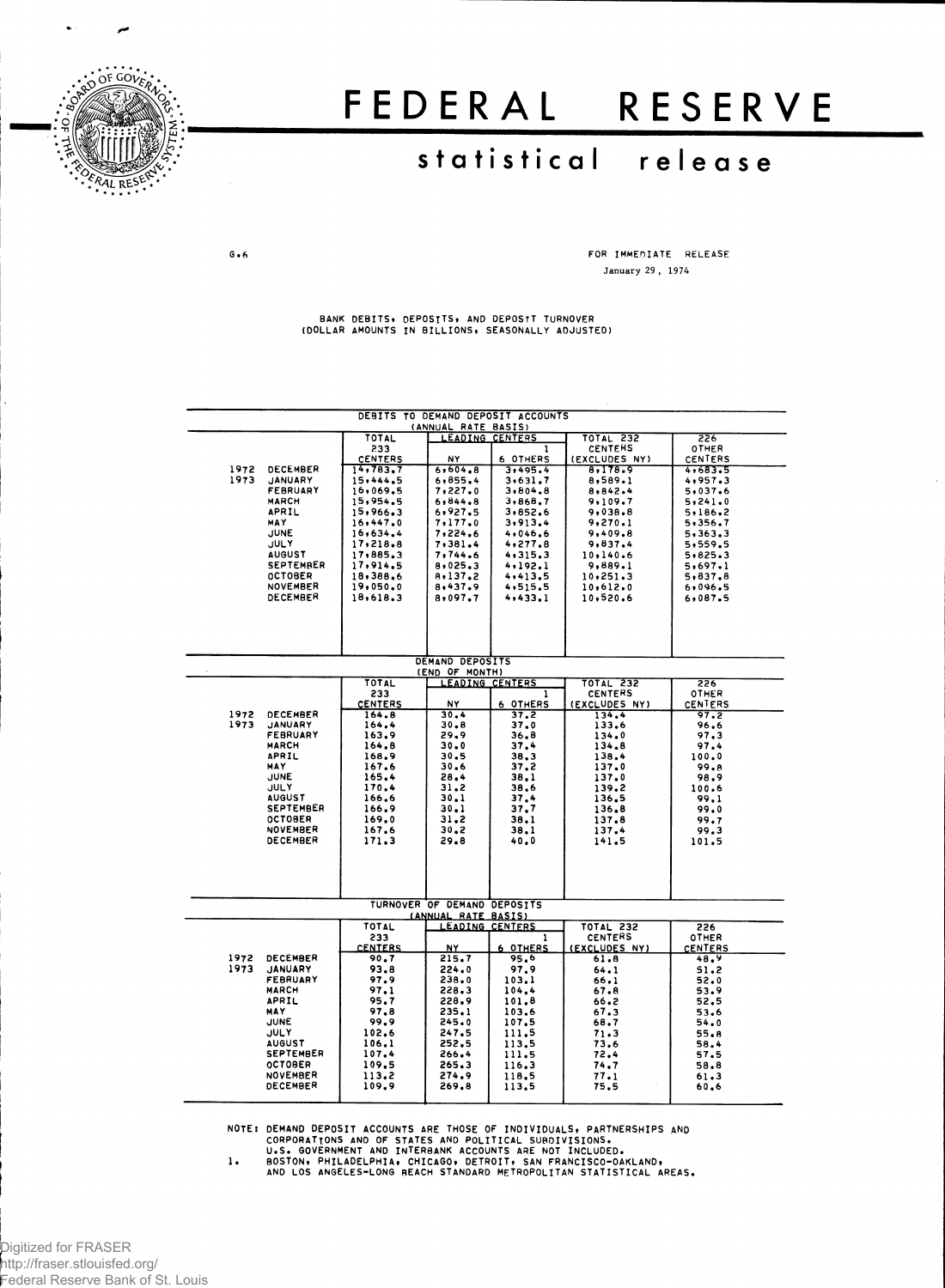|                                               | DEBITS TO DEMAND DEPOSITS |                      |                    | DEMAND DEPOSITS           |                      |                    |                              |  |
|-----------------------------------------------|---------------------------|----------------------|--------------------|---------------------------|----------------------|--------------------|------------------------------|--|
|                                               | DECEMBER 1973             | PERCENT CHANGE       |                    | DECEMBER 1973             | PERCENT CHANGE       |                    | ANNUAL RATE                  |  |
|                                               | (MILLIONS OF<br>DOLLARS)  | FROM<br><b>MONTH</b> | YEAR               | (THOUSANDS OF<br>DOLLARS) | FROM<br><b>MONTH</b> | YEAR               | OF TURNOVER                  |  |
|                                               |                           | <b>AGO</b>           | AGO                |                           | AGO                  | AGO                |                              |  |
|                                               |                           |                      |                    |                           |                      |                    |                              |  |
| DISTRICT NO. 1 - BOSTON                       |                           |                      |                    |                           |                      |                    |                              |  |
|                                               |                           |                      |                    |                           |                      |                    |                              |  |
| CONNECTICUT:<br><b>HARTFORD</b>               | 108,138.8                 |                      | $+38.0$            | 994,198                   | $+19.1$              |                    |                              |  |
| NEW HAVEN                                     | 15,290.5                  | $+6.8$<br>$+7.4$     | $+32.3$            | 304,304                   | $+5.1$               | -4.2<br>$+4.3$     | 118.3<br>51.5                |  |
| NORWICH-GROTON-NEW LONDON                     | 4, 208.6                  | $+9.2$               | $+22.5$            | 111,004                   | $+4.8$               | $+10.2$            | 38.8                         |  |
| WATERBURY                                     | 12,374.7                  | -4,4R                | $+80.7$            | 255,305                   | $+21.3$              | $+14.3$            | 61.0<br>$\ddot{\phantom{1}}$ |  |
|                                               |                           |                      |                    |                           |                      |                    |                              |  |
| MAINE:                                        |                           |                      |                    |                           |                      |                    |                              |  |
| BANGOR*                                       | 2,586.5                   | $-7.8$               | $+32.6$            | 60,762                    | -1.1                 | $+15.7$            | 42.3                         |  |
| LEWISTON-AUHURN                               | 2,224.6                   | $+7.8$               | $+29.2$            | 43,568                    | $-3.4$               | $-2.6$             | 50.2                         |  |
| PORTLAND-SOUTH PORTLAND                       | 9,541.5                   | $+8.2$               | $+32.5$            | 183,067                   | $+1.3$               | $-1.3$             | 52.4                         |  |
| MASSACHUSETTS:                                |                           |                      |                    |                           |                      |                    |                              |  |
| <b>BOSTON</b>                                 | 431,554.0                 | $-7.3$               | $+28.8$            | 3,922,224                 | $+4.7$               | $-1.7$             | 112.6                        |  |
| <b>BROCKTON</b>                               | 3,300.2                   | $-5.6$               | $+15.1$            | 87,972                    | $+7.4$               | $-1.9$             | 38,8                         |  |
| FALL RIVER                                    | 2,960.3                   | $+6.8$               | $+51.2$            | 74,114                    | -6.6                 | $+2.6$             | 38.6                         |  |
| LAWRENCE-HAVERHILL                            | 5,413.3                   | $-.2$                | $+39.3$            | 177,865                   | $+9.4$               | +17.8              | 31.8                         |  |
| LOWELL                                        | 3,331.4                   | $-6.5$               | $+6.2$             | 88,771                    | $+2.2$               | $-9.8$             | 37.9                         |  |
| NEW BEDFORD                                   | 2,345.5                   | $+55.0$              | $+34.8$            | 69,969                    | $+3.3$               | $*1.6$             | 34.1                         |  |
| PITTSFIELD                                    | 2,831.8                   | $-4.1$               | $-31.6$            | 76,755                    | $-2.3$               | $+2.4$             | 36.5                         |  |
| SPRINGFIELD-CHICOPEE-HOLYOKE                  | 17,838.7                  | $-.18$               | $+30.4$            | 348,177                   | +2.8R                | $+2.4$             | 51.9                         |  |
| WORCESTER                                     | 15,867.2                  | $+8,6$               | $+39.6$            | 292,106                   | $-2.3$               | $\cdot$ .9         | 53.7                         |  |
|                                               |                           |                      |                    |                           |                      |                    |                              |  |
| NEW HAMPSHIRE:<br>CONCORD*                    | 1,771.0                   | $+6.0$               | $+21.3$            | 48,041                    | $+15.9$              | $-8.5$             | 39.6                         |  |
| <b>MANCHESTER</b>                             | 3,049.0                   | -6.0                 | $+30.7$            | 65,225                    | -9.6                 | -3.2               | 44.4                         |  |
|                                               |                           |                      |                    |                           |                      |                    |                              |  |
| RHODE ISLAND:                                 |                           |                      |                    |                           |                      |                    |                              |  |
| PROVIDENCE-WARWICK-PAWTUCKET                  | 42,431.4                  | $+1.3$               | $+28.4$            | 730,131                   | $+3.1$               | $+4.1$             | 59.0                         |  |
|                                               |                           |                      |                    |                           |                      |                    |                              |  |
| <b>VERMONT:</b>                               |                           |                      |                    |                           |                      |                    |                              |  |
| <b>BURLINGTON*</b>                            | 4,919.0                   | $+11.0$              | $+21.5$            | 106,654                   | $+6.0$               | -1.0               | 47.5                         |  |
| DISTRICT NO. 1 TOTALS                         | 691,978.2                 | -3.2R                | $-31.1$            | 8,007,209                 | +5.9R                | $-1$               | 88.9                         |  |
|                                               |                           |                      |                    |                           |                      |                    |                              |  |
| DISTRICT NO. 2 - NEW YORK                     |                           |                      |                    |                           |                      |                    |                              |  |
|                                               |                           |                      |                    |                           |                      |                    |                              |  |
| <b>CONNECTICUT:</b>                           |                           |                      |                    |                           |                      |                    |                              |  |
| <b>BRIDGEPORT</b>                             | 13,298.8                  | $-4.1$               | $-4.4$             | 356,162                   | $+3.4$               | $+5.3$             | 38.0                         |  |
| <b>STAMFORD</b>                               | 9,930.6                   | $-7.7$               | +15.7              | 288,753                   | -3.5                 | *4.0               | 33.8                         |  |
|                                               |                           |                      |                    |                           |                      |                    |                              |  |
| NEW JERSEY:                                   |                           |                      |                    |                           | $+11.7$              | $-5.4$             | 62.7                         |  |
| JERSEY CITY                                   | 29,319.1                  | $+1.2$               | $+27.8$            | 493,393                   |                      |                    |                              |  |
| <b>NEWARK</b><br>PATERSON-CLIFTON-PASSAIC     | 117,862.0<br>67,785.4     | $-7.5$<br>$+5.3$     | $+17.1$<br>$+34.0$ | 2,113,365<br>1,445,195    | $+6.4$<br>$+5.9$     | -3.0<br>$\ddotsc$  | 57.5<br>48.2                 |  |
|                                               |                           |                      |                    |                           |                      |                    |                              |  |
| NEW YORK:                                     |                           |                      |                    |                           |                      |                    |                              |  |
| <b>BINGHAMTON</b>                             | 6.118.1                   | $-2.0$               | $-12.8$            | 193,980                   | $-9.7$               | -8.3               | 33.0                         |  |
| <b>BUFFALO</b>                                | 65,821.1                  | $-1.4$               | $-12.7$            | 1,028,920                 | $-0.2$               | $+6.6$             | 63.9                         |  |
| NEW YORK                                      | 8,097,659.9               | $-4.0$               | $+22.6$            | 29,836,286                | -1.2                 | $-1.9$             | 269.8                        |  |
| ROCHESTER                                     | 38.614.8                  | $-2.3$               | $+19.8$            | 805,718                   | -.4                  | $+3.4$             | 47.8                         |  |
| <b>SYRACUSE</b>                               | 31,342.2                  | $-7,6$               | $+25.3$            | 505,994                   | -.6                  | $-4.1$             | 61.8                         |  |
| UTICA-ROME                                    | 6,976.2                   | -7.6                 | $+5.5$             | 183,174                   | $\ddotsc$            | -1.1               | 38.1                         |  |
| DISTRICT NO. 2 TOTALS                         | 8,484,728.1               | -3.9                 | $+22.4$            | 37,250,940                | -.2                  | $-1.5$             | 227.5                        |  |
|                                               |                           |                      |                    |                           |                      |                    |                              |  |
| DISTRICT NO. 3 - PHILADELPHIA                 |                           |                      |                    |                           |                      |                    |                              |  |
|                                               |                           |                      |                    |                           |                      |                    |                              |  |
| <b>DELAWARE:</b>                              |                           |                      |                    |                           |                      |                    |                              |  |
| WILMINGTON                                    | 99,215.8                  | $-10.7$              | $*22.3$            | 732,728                   | -6.1                 | +1.5               | 131,2                        |  |
| <b>NEW JERSEY:</b>                            |                           |                      |                    |                           |                      |                    |                              |  |
| ATLANTIC CITY                                 |                           |                      |                    |                           |                      |                    |                              |  |
| <b>TRENTON</b>                                | 5.334.1<br>116,829.7      | $-3.1$<br>+61.9      | $+19.1$<br>+289.5  | 211,021<br>517,750        | +2.9<br>-11.3        | $\cdots$<br>$+3.9$ | 25.6<br>212.2                |  |
|                                               |                           |                      |                    |                           |                      |                    |                              |  |
| PENNSYLVANIA:                                 |                           |                      |                    |                           |                      |                    |                              |  |
| <b>ALTOONA</b>                                | 2,350.8                   | $+1.1$               | $+13.0$            | 92,913                    | - 3                  | $+1.5$             | 25.3                         |  |
| <b>HARRISBURG</b>                             | 15.143.4                  | $-1,2$               | $+22.1$            | 465,284                   | $+6.2$               | $-3.7$             | 33,5                         |  |
| <b>JOHNSTOWN</b>                              | 3,763.9                   | -1.1                 | $+22.7$            | 126,961                   | $+3.6$               | $-1.8$             | 30.2                         |  |
| LANCASTER                                     | 22,341.0                  | $-1.7$               | $+40.4$            | 513,612                   | $+8.4$               | $+5.6$             | 45.3                         |  |
| LEBANON*                                      | 952,5                     | $\ddotsc$            | $+11.9$            | 35,885                    | -1.8                 | $-2.4$             | 26.3                         |  |
| ALLENTOWN-EASTON-BETHLEHEM                    | 13,232.9                  | $-4.8$               | $+22.6$            | 384,923                   | -2.1                 | $\ddots$           | 34.0                         |  |
| PHILADELPHIA                                  | 521.746.3                 | $^{+}$ .4            | $+32.1$            | 5,575,667                 | +6.6                 | $+3, 2R$           | 96.6                         |  |
| READING                                       | 11.015.5                  | $-1.8$               | $+10.9$            | 324,190                   | $\ddotsc$            | $-3.2$             | 34.0                         |  |
| <b>SCRANTON</b>                               | 5.106.3<br>9.449.8        | -4.2                 | $+13.8$            | 176,677                   | +1.0                 | $-4.1$             | 29.0                         |  |
| WILKES-BARRE-HAZELTON<br><b>WILLIAMSPORT#</b> |                           | $-5.8$               | $+6.8$<br>$+21.6$  | 354,725<br>87,031         | -.4                  | $-7.3$<br>$+6.8$   | 26.6                         |  |
| <b>YORK</b>                                   | 2,433.1<br>6,517.9        | - . 6<br>$-2.3$      | $+15.8$            | 225,773                   | $-1$<br>$+2.0$       | $+6.9$             | 27.9<br>29.2                 |  |
|                                               |                           |                      |                    |                           |                      |                    |                              |  |
| DISTRICT NO. 3 TOTALS                         | 835,432.9                 | $+4.0$               | $+42.4$            | 9,825,140                 | $+3.2$               | $+2.2R$            | 86.4                         |  |

٠

 $\hat{\mathcal{A}}$ 

 $\sim$ 

R – PREVIOUS PERIOD REVISED.<br>\* CITY ONLY (OR) NOT AN SMSA BUT REPORTED ON A COUNTY BASIS.<br>DEBITS – SEASONALLY ADJUSTED ANNUAL RATE.<br>DEMAND DEPOSITS – END OF MONTH SEASONALLY ADJUSTED FIGURES.<br>TURNOVER – SEASONALLY ADJUSTED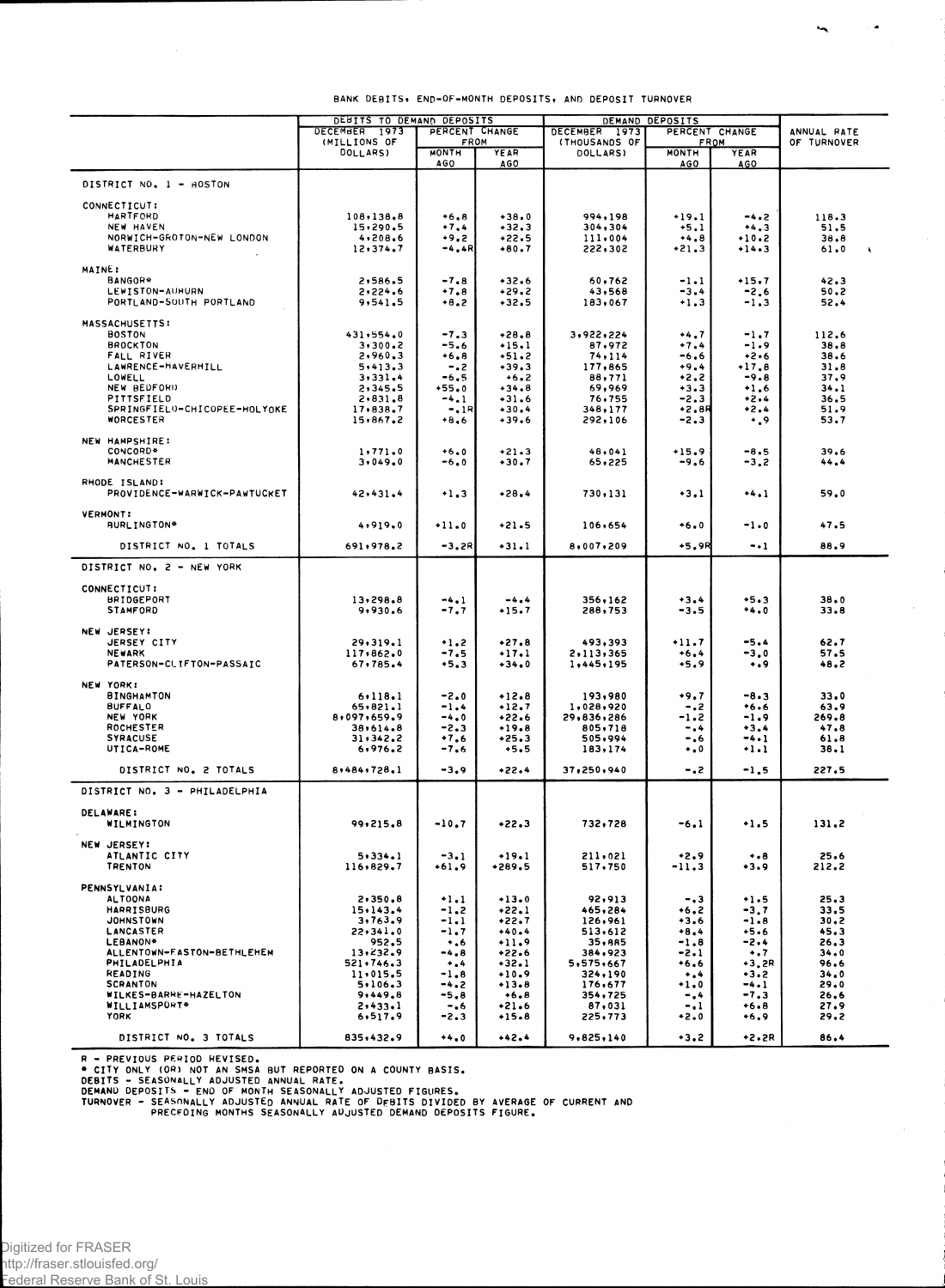|                                                      | DEBITS TO DEMAND DEPOSITS |                                                               |                    | DEMAND DEPOSITS                 |                            |                     |               |
|------------------------------------------------------|---------------------------|---------------------------------------------------------------|--------------------|---------------------------------|----------------------------|---------------------|---------------|
|                                                      | DECEMBER 1973             | PERCENT CHANGE<br>(MILLIONS OF<br><b>FROM</b><br><b>MONTH</b> |                    | DECEMBER 1973<br>PERCENT CHANGE |                            |                     | ANNUAL RATE   |
|                                                      |                           |                                                               |                    | (THOUSANDS OF<br>FROM           |                            |                     | OF TURNOVER   |
|                                                      | <b>UOLLARS</b>            | <b>AGO</b>                                                    | YEAR<br>AGO        | <b>DOLLARS)</b>                 | <b>MONTH</b><br><b>AGO</b> | YEAR<br><b>AGO</b>  |               |
|                                                      |                           |                                                               |                    |                                 |                            |                     |               |
| DISTRICT NO. 4 - CLEVELAND                           |                           |                                                               |                    |                                 |                            |                     |               |
| <b>KENTUCKY</b>                                      |                           |                                                               |                    |                                 |                            |                     |               |
| <b>LEXINGTON</b>                                     | 6, 155.8                  | $-16.0$                                                       | $+8.2$             | 220,607                         | -3.6                       | - • 2               | 27.4          |
| OHIO:                                                |                           |                                                               |                    |                                 |                            |                     |               |
| AKRON                                                | 33,924.3                  | $-10.7$                                                       | $+17.2$            | 525,148                         | $+1.1$                     | -3.6                | 65.0          |
| CANTON                                               | 11,977.5                  | $-2.5$                                                        | $+23.2$            | 305,588                         | $\ddots$                   | $+1.8$              | 39.3          |
| CINCINNATI<br>CLEVELAND                              | 118.114.7<br>175,474.2    | $-5.9$<br>$+1.4$                                              | $+73.6$<br>$+34.1$ | 1,263,259                       | $+2.8$                     | +5.4                | 94.8          |
| COLUMBUS                                             | 99,427.7                  | -6.4                                                          | $+12.2$            | 2,461,401<br>1,029,504          | $+2.5$<br>$+5.0$           | $-1.0$<br>$\ddots$  | 72.2<br>98.9  |
| DAYTON                                               | 29,379.0                  | -5.9                                                          | $+18.5$            | 691,612                         | $+1.7$                     | $+ -1$              | 42.8          |
| HAMILTON-MIDDLETOWN<br>LIMA                          | 5,034.6                   | $+2.6$                                                        | $+15.6$            | 130,444                         | $-1.0$                     | $-2.3$              | 38.4          |
| LORAIN-ELYRIA                                        | 4,668.0<br>4.365.3        | $-9.1$<br>$-1.5$                                              | $+23.4$<br>$-0.4$  | 145,857<br>132,780              | $+2.5$<br>$+1.6$           | $+16,2$<br>$+5.2$   | 32.4<br>33.1  |
| MANSFIELD                                            | 4,114.7                   | $-19.5$                                                       | $+17.2$            | 98,181                          | $-1.4$                     | $+3.5$              | 41.6          |
| SPRINGFIELD                                          | 2,871.1                   | $-5.2$                                                        | $+12.6$            | 85,837                          | -5.8                       | $+1.3$              | 32.4          |
| STEUBENVILLE-WEIRTON, W. VA.<br>TOLEDO               | 2,759.2<br>26,083.8       | $-8.6$<br>-4.1                                                | +28.6<br>$+13.7$   | 104,643<br>564,080              | +4.7                       | $+15.9$             | 27.0          |
| YOUNGSTOWN-WARREN                                    | 13,411,3                  | -.8                                                           | $+23.3$            | 377,536                         | +1.5<br>$-1$               | $+4.0$<br>$+10.0$   | 46.6<br>35.5  |
|                                                      |                           |                                                               |                    |                                 |                            |                     |               |
| PENNSYLVANIA:<br>,<br>ERIE                           |                           |                                                               |                    |                                 |                            |                     |               |
| PITTSBURGH                                           | 9,319.8<br>304, 318.3     | $+7.9$<br>$\ddotsc$                                           | $+16.4$<br>$+48.8$ | 229,895<br>3,147,725            | $-1.0$<br>$+4.8$           | $-3.0$<br>+9.8      | 40.3<br>98.9  |
|                                                      |                           |                                                               |                    |                                 |                            |                     |               |
| WEST VIRGINIA:                                       |                           |                                                               |                    |                                 |                            |                     |               |
| <b>WHEELING</b>                                      | 5.196.2                   | - . 6                                                         | $+31.6$            | 168,062                         | $+1.6$                     | $+12.0$             | 31,2          |
| DISTRICT NO. 4 TOTALS                                | 856,595.4                 | -2.3                                                          | +36.5              | 11,682,159                      | $+2.7$                     | $+3 - 8$            | 74.3          |
| DISTRICT NO. 5 - RICHMOND                            |                           |                                                               |                    |                                 |                            |                     |               |
|                                                      |                           |                                                               |                    |                                 |                            |                     |               |
| DISTRICT OF COLUMBIA:                                |                           |                                                               |                    |                                 |                            |                     |               |
| WASHINGTON                                           | 179,887.1                 | $-3.9$                                                        | +24.1              | 3,342,222                       | -.2                        | $\mathbf{I}$        | 53.8          |
| MARYLAND:                                            |                           |                                                               |                    |                                 |                            |                     |               |
| BALTIMORE                                            | 113,105.5                 | $+4,1$                                                        | $+33.8$            | 1,823,190                       | $+5.0$                     | $+6.4$              | 63.5          |
|                                                      |                           |                                                               |                    |                                 |                            |                     |               |
| NORTH CAROLINA:<br><b>ASHEVILLE</b>                  | 4,837.8                   | $-7.5$                                                        | $-0.5$             | 118,359                         | $+13.3$                    |                     |               |
| CHARL OTTE                                           | 44,992.1                  | $-8.0$                                                        | $+15.7$            | 676,268                         | $+12.1$                    | +11.6<br>$+9.6$     | 43.4<br>70.3  |
| <b>DURHAM</b>                                        | 7,269.9                   | $+9.9$                                                        | $+17.6$            | 159,250                         | $+3.1$                     | $+8.0$              | 46.3          |
| FAYETTEVILLF<br>GREENSBORO-HIGH PT.-WINS-SALEM       | 3.304.8                   | $+2.1$                                                        | $+5.9$             | 100,151                         | $+7.2$                     | $+3.1$              | 34.1          |
| RALEIGH                                              | 48,608.4<br>40,236.1      | $-3.5$<br>+22.4                                               | $+29.5$<br>$+60.6$ | 613,229<br>379,965              | $+13.3$<br>$+5.1$          | $\ddotsc$<br>$+7.9$ | 84.2<br>108.5 |
| WILMINGTON                                           | 3,336.7                   | $-1.8$                                                        | $+23.1$            | 88,017                          | +4.2                       | +12.2               | 38.7          |
| WINSTON-SAI.FM                                       |                           |                                                               |                    |                                 |                            |                     |               |
| SOUTH CAROLINA:                                      |                           |                                                               |                    |                                 |                            |                     |               |
| CHARLESTON                                           | 7,736.9                   | $-3.1$                                                        | $+50.3$            | 255,058                         | $-1.0$                     | $+14.8$             | 30.2          |
| COLUMBIA                                             | 23,203.4                  | $-2.1$                                                        | +22.8              | 348,088                         | +9.6                       | $+16.1$             | 69.7          |
| <b>GREENVILLE</b>                                    | 10,937.2                  | -12.0                                                         | $+6.8$             | 299,050                         | $+9.5$                     | $-11.0$             | 38.2          |
| VIRGINIA:                                            |                           |                                                               |                    |                                 |                            |                     |               |
| <b>LYNCHBURG</b>                                     | 4,716.2                   | -3.8                                                          | $+27.8$            | 115,060                         | $+1.3$                     | $+5.4$              | 41.3          |
| NEWPORT NEWS-HAMPTON<br>NORFOLK-VA. BEACH-PORTSMOUTH | 6,232.9<br>22,197.0       | -3.6                                                          | $+13.3$            | 185,631                         | -2.8                       | $+5.6$              | 33.1          |
| RICHMOND                                             | 61.230.7                  | $+2.9$<br>$-15.0$                                             | $+25.0$<br>$+17.8$ | 575,673<br>744,914              | +2.9<br>-1.3               | $+10.5$<br>$+2.4$   | 39.1<br>81.7  |
| ROANOKE                                              | 10,016.8                  | $-4.9$                                                        | $+11.0$            | 213,460                         | +7.5                       | $+5.5$              | 48.6          |
| WEST VIRGINIA:                                       |                           |                                                               |                    |                                 |                            |                     |               |
| CHARLESTON                                           | 13,976.2                  | -1.1                                                          | $+29.9$            | 348,456                         | +9.1                       | $+13.6$             | 41.9          |
| HUNTINGTON-ASHLAND, KY.                              | 7,433.6                   | -2.4                                                          | $+36.5$            | 207,185                         | -.3                        | $+2.1$              | 35.8          |
| DISTRICT NO. 5 TOTALS                                | 613,259.4                 | $-2.3$                                                        | $+26.1$            |                                 |                            |                     |               |
|                                                      |                           |                                                               |                    | 10,593,226                      | $+3.7$                     | $+4.8$              | 58.9          |
| DISTRICT NO. 6 - ATLANTA                             |                           |                                                               |                    |                                 |                            |                     |               |
| ALABAMA:                                             |                           |                                                               |                    |                                 |                            |                     |               |
| <b>BIRMINGHAM</b>                                    | 48,074.0                  | $+2.0$                                                        | $+35.5$            | 894,008                         | $+6.9$                     | $+14.0$             | 55.6          |
| <b>GADSDEN</b>                                       | 1, 205, 4                 | $+0.9$                                                        | $+15.9$            | 54,431                          | $+4.9$                     | $-4.4$              | 22.7          |
| <b>HUNTSVILLE</b><br>MOBILE                          | 3,937.1<br>14,321.4       | $+2.5$<br>$+1.8$                                              | $+17.5$<br>$+28.6$ | 141,871<br>312,581              | $+6.1$<br>$+2.0$           | $+6.7$<br>$+5.7$    | 28,6          |
| MONTGOMERY                                           | 7,952.0                   | $+3.0$                                                        | $+21.6$            | 225,260                         | -10.8                      | $-1.5$              | 46.3<br>33.3  |
| <b>TUSCALOOSA</b>                                    | 2,685.3                   | $+2.7$                                                        | $+31.5$            | 85,128                          | $+3.7$                     | $+7.1$              | 32.1          |
| FLORIDA:                                             |                           |                                                               |                    |                                 |                            |                     |               |
| FT. LAUDERDALE-HOLLYWOOD                             | 23,157.5                  | $+5.8$                                                        | $+18.0$            | 814,923                         | $-13.3$                    | $+7.5$              | 26.4          |
| <b>JACKSONVILLE</b>                                  | 50,994.9                  | -9.1R                                                         | $+28.7$            | 657,635                         | +1.0R                      | $-0.7$              | 77.9          |
| MIAMI<br>ORLANDO                                     | 84,298.6                  | $-2.7$                                                        | $+15.1$            | 2,526,334                       | $+ .5$                     | $+8.8$              | 33.5          |
| PENSACOLA                                            | 19,775.6<br>4,970.9       | $+19,2$<br>$-6.4$                                             | $+17.6$<br>$+13.9$ | 574,765<br>233,112              | $+9.8$<br>$-1.0$           | $+15.9$<br>$+18.4$  | 36.0          |
| <b>TALLAHASSEE</b>                                   | 8,368.6                   | $-9.0$                                                        | $+23.7$            | 168,993                         | $+38.2$                    | $+33 - 1$           | 21.2<br>57.5  |
| TAMPA-ST. PETERSBURG                                 | 46,903.8                  | $-9.3$                                                        | $+19.5$            | 1,351,321                       | $+10.4$                    | $+15.9$             | 36.4          |
| WEST PALM BFACH                                      | 15, 147.6                 | -6.2                                                          | $+28.0$            | 686,483                         | -19.0                      | $-10.1$             | 19.8          |

 $\overline{a}$ 

R - PREVIOUS PERIOD REVISED.<br>DEBITS - SEASONALLY ADJUSTED ANNUAL RATE.<br>DEMAND DEPOSITS - END OF MONTH SEASONALLY ADJUSTED FIGURES.<br>TURNOVER - SEASONALLY ADJUSTED ANNUAL RATE OF DEBITS DIVIDED BY AVERAGE OF CURRENT AND<br>TURN

 $\sigma_{\rm{eff}}=22$ 

 $\mathbf{r}$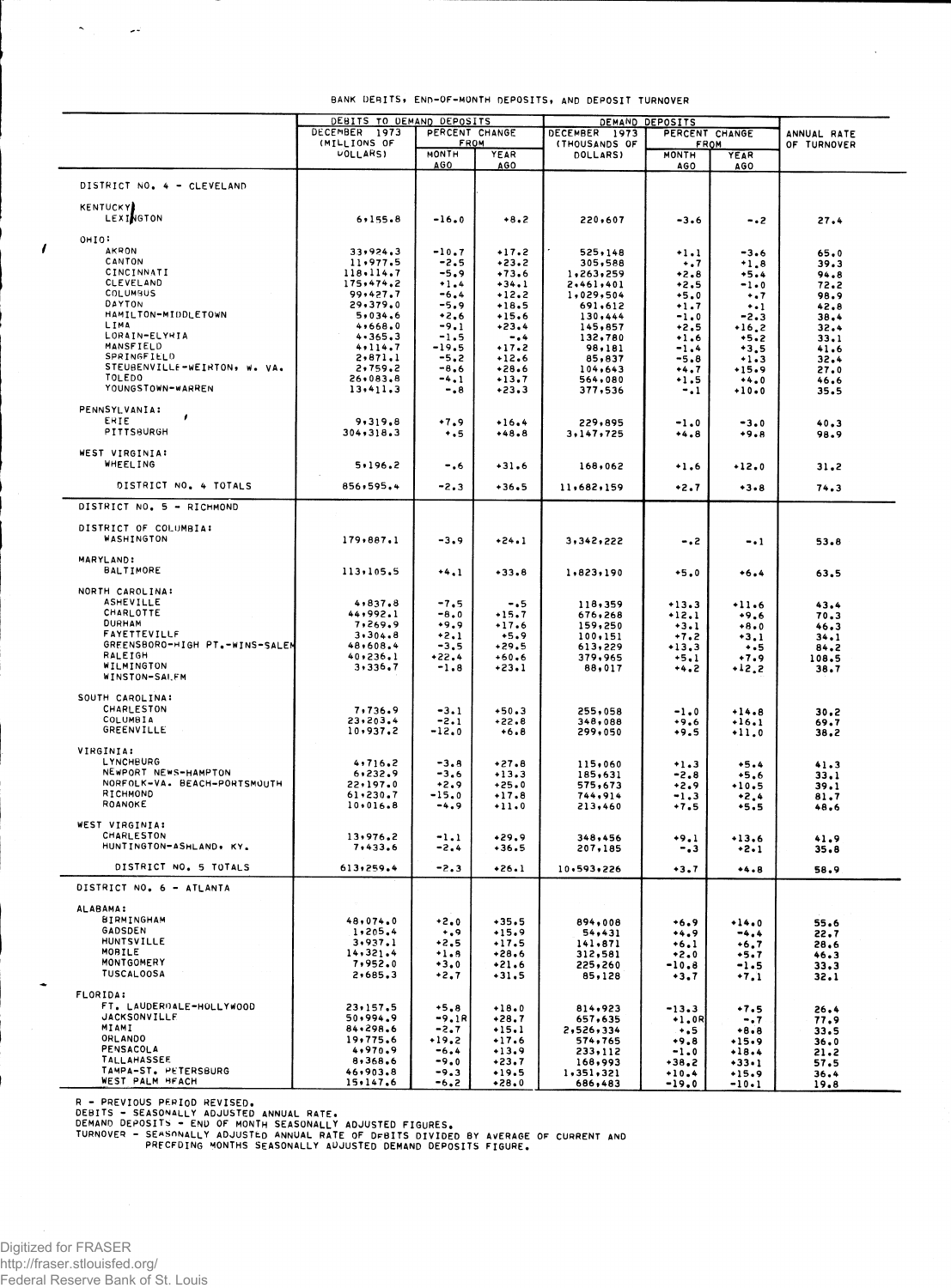|                                      | DEBITS TO DEMAND DEPOSITS     |                     |                                                          | DEMAND DEPOSITS    |                        |                            |              |
|--------------------------------------|-------------------------------|---------------------|----------------------------------------------------------|--------------------|------------------------|----------------------------|--------------|
|                                      | DECEMBER 1973<br>(MILLIONS OF |                     | PERCENT CHANGE<br>DECEMBER 1973<br>FROM<br>(THOUSANDS OF |                    | PERCENT CHANGE<br>FROM | ANNUAL RATE<br>OF TURNOVER |              |
|                                      | DOLLARS)                      | <b>MONTH</b><br>AGO | YEAR<br><b>AGO</b>                                       | DOLLARS)           | MONTH<br>AGO           | YEAR<br>AGO                |              |
| DISTRICT NO. 6 - CONTINUED           |                               |                     |                                                          |                    |                        |                            |              |
| <b>GEORGIA:</b>                      |                               |                     |                                                          |                    |                        |                            |              |
| <b>ALBANY</b>                        | 2,221.4                       | $-4.5$              | $+4.2$                                                   | 85,305             | $-5.6$                 | $-4.3$                     | 25.3         |
| ATLANTA                              | 197,185.5                     | $+$ .7 $R$          | $+28.9$                                                  | 2,283,408          | $-2.7$                 | $+1.1$                     | 85.2         |
| <b>AUGUSTA</b>                       | 6, 515.1                      | $-9.7$              | $+40.6$                                                  | 181,172            | $-9.2$                 | $. + 22 - 0$               | 34.2         |
| COLUMBUS                             | 4,994.6                       | $-7.9$              | $+9.3$                                                   | 139,243            | $-1.9$                 | $-1.6$                     | 35.5         |
| MACON                                | 6, 572.7                      | $-5.2$              | $+22.6$                                                  | 187,234            | $-2.7$                 | $+10.0$                    | 34.6         |
| SAVANNAH                             | 6, 556, 0                     | $-2,8$              | $-1.4$                                                   | 172,939            | $+5.0$                 | $+7.1$                     | 38.A         |
| LOUSIANA:                            |                               |                     |                                                          |                    |                        |                            |              |
| <b>BATON ROUGE</b>                   | 14,889.5                      | $+2.2$              | $+24.5$                                                  | 329,959            | $-1.9$                 | $-6.7$                     | 44.7<br>28.6 |
| LAFAYETTE                            | 3,556.1                       | $+7.1$<br>$-3.7$    | $+13.6$                                                  | 123,379<br>124,668 | $-1.6$<br>$\ddotsc$    | $+6.7$<br>$+5.4$           | 21.9         |
| LAKE CHARLES<br>NEW ORLEANS          | 2,718.2<br>53.115.3           | +5.8R               | $+12.4$<br>+12.2                                         | 1,276,384          | $+6,2$                 | $-1,9$                     | 42.9         |
| <b>MISSISSIPPI:</b>                  |                               |                     |                                                          |                    |                        |                            |              |
| <b>JACKSON</b>                       | 16.115.1                      | $-3,8$              | $+11.9$                                                  | 492,336            | $-6.2$                 | $+4.2$                     | 31.7         |
| <b>TENNESSEE:</b>                    |                               |                     |                                                          |                    |                        |                            |              |
| CHATTANOOGA                          | 17,760.8                      | $+12.9$             | $+40.5$                                                  | 320,154            | $\ddotsc$              | $-4.9$                     | 55.5         |
| KNOXVILLE                            | 14,543.7                      | +19.1               | $+55.2$                                                  | 321,922            | $+3.7$                 | $+4.7$                     | 46.0<br>53.3 |
| <b>NASHVILLE</b>                     | 40,937.1                      | $-4,2$              | $+19.8$                                                  | 809,149            | -11.1                  | $+12.1$                    |              |
| DISTRICT NO. 6 TOTALS                | 719,473.9                     | $-.5R$              | $+23.4$                                                  | 15,574,097         | $+3R$                  | $+5.5$                     | 46.3         |
| DISTRICT NO. 7 - CHICAGO             |                               |                     |                                                          |                    |                        |                            |              |
| <b>ILLINOIS:</b>                     |                               |                     |                                                          |                    |                        |                            |              |
| BLOOMINGTON-NORMAL                   | 4,700.8                       | $-5.0R$             | $+11.2$                                                  | 149,964            | $+8.2R$                | $+13.6$                    | 32.6         |
| CHAMPAIGN-URBANA                     | 3,991.0                       | $-7.3$              | $+13.8$                                                  | 169,361            | +2.9                   | $+11.4$                    | 23.9         |
| CHICAGO                              | 1,613,418.3                   | $-4,8$              | $+34.1$                                                  | 11,335,988         | $\ddotsc$              | $+12.2$                    | 142.8        |
| DAVENPORT-ROCK ISLAND-MOLINE         | 12,288.6                      | $-4.3$              | $+18.7$                                                  | 338,508            | $+3.1$                 | $+12 - 1$<br>$-10.6$       | 36.9<br>39.5 |
| <b>DECATUR</b>                       | 5, 541.4                      | $-10.3$             | $+22.2$                                                  | 140,625            | $\ddotsc$              |                            | 39.6         |
| PEORIA                               | 12,586.2                      | $+2.1$              | $+22.5$                                                  | 325,267<br>231,583 | $+4.7$<br>$+3.5$       | $+6.8$<br>$+4.9$           | 31.5         |
| ROCKFORD<br>SPRINGFIELD              | 7,167.7<br>7,818.3            | $-3.2$<br>$-5.2$    | $+13.7$<br>$+14.3$                                       | 217,990            | $+3.6$                 | $-1$                       | 36.5         |
| INDIANA:                             |                               |                     |                                                          |                    |                        |                            |              |
| FORT WAYNE                           | 14,704.8                      | $-5.4$              | $+17.5$                                                  | 329,709            | $+7.8$                 | $+4.5$                     | 46.3         |
| GARY-HAMMOND-EAST CHICAGO            | 18,061.7                      | $\ddotsc$           | $+14.3$                                                  | 452,316            | $-1.1R$                | $-1.7$                     | 39.7         |
| INDIANAPOLIS                         | 126,712.7                     | $+14.3$             | $+79.2$                                                  | 1,184,956          | $-8.1$                 | $+3.4$                     | 102.4        |
| LAFAYETTE-WEST LAFAYETTE             | 4, 240, 5                     | $^{\ast,9}$         | $+24.9R$                                                 | 113,675            | $\ddotsc$              | $+12.6R$                   | 37.4         |
| MUNCIE                               | 3,423.4                       | -3.6                | $-1.1$                                                   | 105,971            | $-4.0$                 | $+12.3$                    | 31.6         |
| SOUTH BEND                           | 9,516.0                       | $-4.6$              | $+11.2$                                                  | 238,798            | $-8.7$                 | $-1.2$                     | 38.0         |
| TERRE HAUTE                          | 3,754,9                       | $-6.9$              | $+23.1$                                                  | 152,289            | $-0.3$                 | +10.7                      | 24.6         |
| IOWA:                                |                               | $+9.3$              |                                                          | 153,665            | $-2.0$                 | $+6.9$                     | 48.0         |
| <b>CEDAR RAPIDS</b>                  | 7,454.6<br>43,057.5           | $+5.7$              | $+29.6$<br>$+24.7$                                       | 387,654            | $-5.0$                 | $+4.7$                     | 108.2        |
| DES MOINES<br><b>DURUQUE</b>         | 4, 204, 5                     | $+15.0$             | $+69.8$                                                  | 84,339             | $+6.4$                 | $+11.2$                    | 51.4         |
| SIOUX CITY                           | 6,083.3                       | $+6.7$              | $+30.0$                                                  | 145,811            | $+6.1$                 | +22.7                      | 43.0         |
| WATERLOO                             | 3,485.8                       | $+0.9$              | $+17.1$                                                  | 100,534            | $-4.1$                 | $+9.4$                     | 34.0         |
| <b>MICHIGAN:</b>                     |                               |                     |                                                          |                    |                        |                            |              |
| ANN ARBOR                            | 6,601.4                       | $-.9R$              | $+26.8$                                                  | 189,557            | $-0.9R$                | $+6.0$                     | 34.7         |
| <b>BAY CITY</b>                      | 2,691.4                       | $+9.9$              | $+11.4$                                                  | 63,249             | $-2.5$                 | -6.6                       | 42.0         |
| DETROIT                              | 411,099.5                     | -2.9R               | $+2.7$                                                   | 4,019,418          | +3.8R                  | $-0.3$                     | 104.2        |
| <b>FLINT</b>                         | 10,316.4                      | $+4.8$              | $+14.9$                                                  | 259,310            | -1.7                   | $+1.1$                     | 39.4         |
| GRAND RAPIDS                         | 24,544.5                      | $-16.4$             | $+17.0$                                                  | 482,241            | $\ddotsc$              | $+6.9$                     | 51.1         |
| <b>JACKSON</b>                       | 3,988.5                       | -3.2R               | $+18.5$                                                  | 115,805            | –.2R                   | $+6.6$                     | 34.4         |
| KALAMAZ00                            | 6,523.4                       | $+$ .9R             | $+19.2$                                                  | 177,663            | $-.5R$                 | $\cdot$ .5                 | 36.6         |
| LANSING-EAST LANSING                 | 10,423.3                      | $-6.0$              | $+7.7R$                                                  | 255,475            | $-4.6$                 | $+1.0R$<br>$+1.9$          | 39.8<br>39.8 |
| MUSKEGON-MUSKEGON HEIGHTS<br>SAGINAW | 3,117.5<br>7,484,9            | $+1.8R$<br>$-4.7$   | $+8.8$<br>$+19.0$                                        | 78,493<br>154,114  | $+$ .4R<br>$+1.3$      | $+8.1$                     | 48.9         |
| WISCONSIN:                           |                               |                     |                                                          |                    |                        |                            |              |
| <b>GREEN BAY</b>                     | 5,548.6                       | $-6.8$              | $+16.0$                                                  | 122,426            | $-1.3$                 | $+3.9$                     | 45.0         |
| <b>KENOSHA</b>                       | 2,332.7                       | $-1.0$              | $+36.7$                                                  | 64,143             | $-0.6$                 | $+17.4$                    | 36.3         |
| MADISON                              | 16,295.9                      | $+10.9$             | $+33.5$                                                  | 266,232            | $\ddotsc$              | $+3.7$                     | 61.2         |
| MILWAUKEE                            | 122,853.5                     | $-4.8$              | $+24.5R$                                                 | 1,446,711          | -3.5                   | +10•1R                     | 83.4         |
| RACINE                               | 4, 191.1                      | $-14.8$             | $+15.8$                                                  | 117,362            | -4.5                   | $+4.8$                     | 34.9         |
| DISTRICT NO. 7 TOTALS                | 2.550.224.6                   | $-3.4R$             | $+27.3R$                                                 | 24,171,202         | $+4R$                  | $+7.7R$                    | 105.7        |

 $\sim$ 

 $\omega_{\rm c}$  and  $\omega_{\rm c}$ 

R – PREVIOUS PERIOD REVISED.<br>DEBITS – SEASONALLY ADJUSTED ANNUAL RATE.<br>DEMAND DEPOSITS – END OF MONTH SEASONALLY ADJUSTED FIGURES.<br>TURNOVER – SEASONALLY ADJUSTED ANNUAL RATE OF DEBITS DIVIDED BY AVERAGE OF CURRENT AND<br>TURN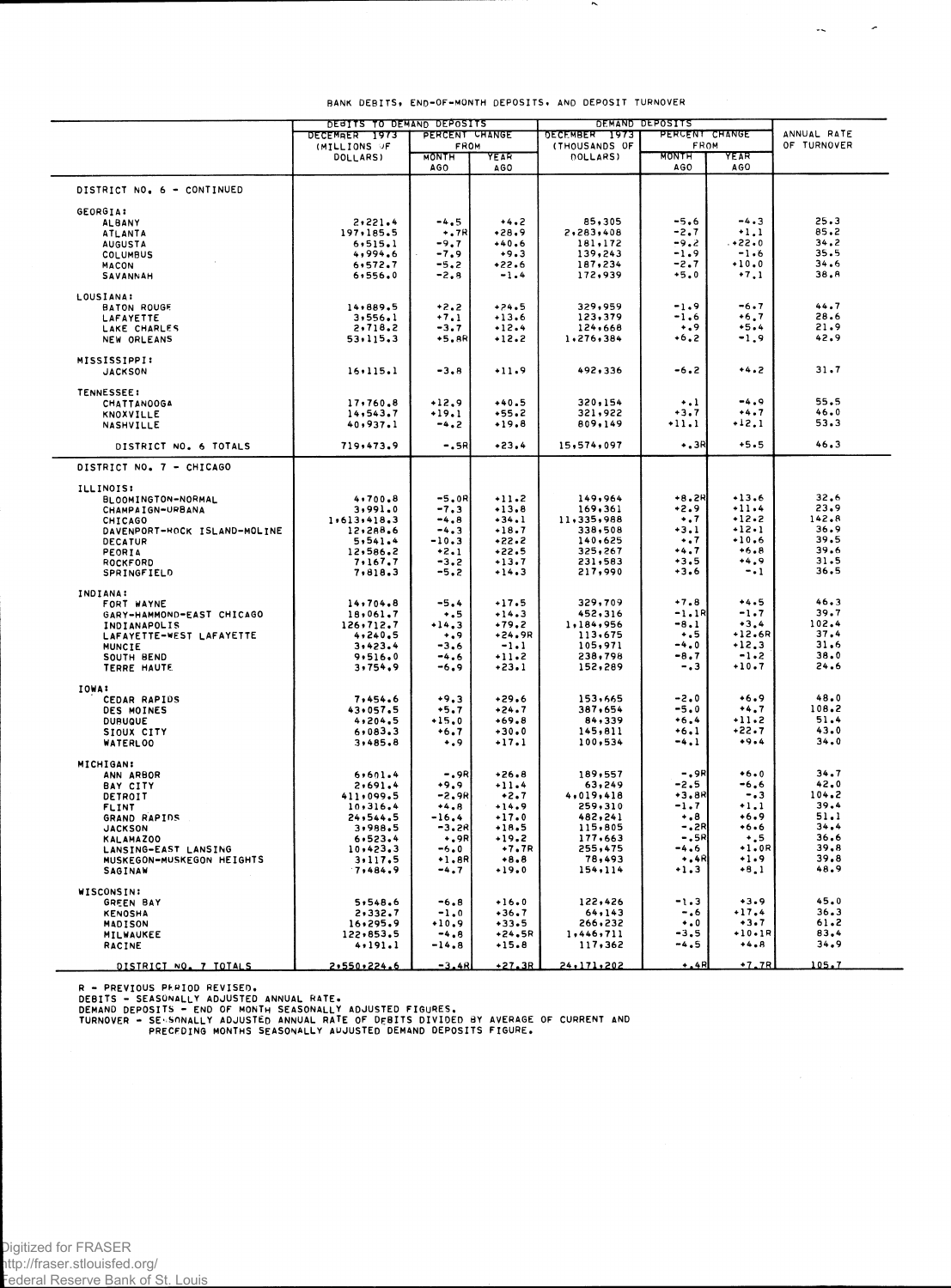|                                                 | DEBITS TO DEMAND DEPOSITS<br>DECEMBER 1973 |                            | PERCENT CHANGE               | DEMAND DEPOSITS<br>DECEMBER 1973<br>PERCENT CHANGE |                      |                            |               |
|-------------------------------------------------|--------------------------------------------|----------------------------|------------------------------|----------------------------------------------------|----------------------|----------------------------|---------------|
|                                                 | (MILLIONS OF<br><b>FROM</b>                |                            | (THOUSANDS OF<br><b>FROM</b> |                                                    |                      | ANNUAL RATE<br>OF TURNOVER |               |
|                                                 | <b>DOLLARS)</b>                            | <b>MONTH</b><br><b>AGO</b> | YEAR<br>AGO                  | DOLLARS)                                           | <b>MONTH</b><br>AGO. | YEAR<br>AGO.               |               |
| DISTRICT NO. 8 - ST. LOUIS                      |                                            |                            |                              |                                                    |                      |                            |               |
| <b>ARKANSAS:</b>                                |                                            |                            |                              |                                                    |                      |                            |               |
| EL DORADO*                                      | 1.834.7                                    | -9.5                       | $+20.7$                      | 49,882                                             | -5.5                 | $^{+.3}$                   | 35.7          |
| FORT SMITH                                      | 4, 201.4                                   | $+2.0$                     | $+22.3$                      | 156,280                                            | $-0.5$               | $+4.2$                     | 26.8          |
| <b>HELENA*</b><br>LITTLE ROCK-NORTH LITTLE ROCK | 393.6                                      | -16.4                      | $+19.6$                      | 18,990                                             | -2.4                 | $+20.3$                    | 20.5          |
| PINE BLUFF                                      | 17,886.5<br>2,346.3                        | -.9<br>-11.2               | $+19.3$<br>$+17.5$           | 379,388                                            | $*2.6$               | $+1.9$                     | 47.7          |
| TEXARKANA, TEX.                                 | 1.971.4                                    | $-4.7$                     | $+15.0$                      | 81,326<br>92,685                                   | $+2.1$<br>$+1.5$     | $+8.5$<br>$+9.1$           | 29.2<br>21,4  |
| ILLINOIS:                                       |                                            |                            |                              |                                                    |                      |                            |               |
| OUINCY*                                         | 1,984.8                                    | $-8.8$                     | $+5.9$                       | 74,263                                             | $+12.4$              | $+12.5$                    | 26.3          |
| INDIANA:                                        |                                            |                            |                              |                                                    |                      |                            |               |
| EVANSVILLE                                      | 8,343.7                                    | $-2.0$                     | $+23.7$                      | 233,513                                            | $-2.1$               | $+1.0$                     | 35.3          |
| <b>KENTUCKY:</b>                                |                                            |                            |                              |                                                    |                      |                            |               |
| LOUISVILLE                                      | 46,767.5                                   | $+2.6$                     | $+13.9$                      | 830,793                                            | $-1.7$               | $-1.2$                     | 55.8          |
| OWENSBORO*                                      | 2,063.6                                    | -6.0                       | $+15.7$                      | 76,019                                             | $-5.6$               | +4.2                       | 26.4          |
| PADUCAH*                                        | 1,507.1                                    | $+2.4$                     | $+25.0$                      | 60,206                                             | $+2.0$               | $+8.3$                     | 25.3          |
| MISSISSIPPI:                                    |                                            |                            |                              |                                                    |                      |                            |               |
| <b>GREENVILLE*</b>                              | 1,235.5                                    | $-3.4$                     | $+23.4$                      | 53,185                                             | $\ddotsc$            | $+5.9$                     | 23.3          |
| MISSOURI:                                       |                                            |                            |                              |                                                    |                      |                            |               |
| CAPE GIRARDEAU*                                 | 1, 100.1                                   | $-1.7$                     | $+19.2$                      | 38,269                                             | $-5.7$               | $+7.4$                     | 27.9          |
| HANNIBAL <sup>4</sup><br>ST. LOUIS              | 410.7                                      | +5.2                       | $+21.7$                      | 24,173                                             | +9.2                 | $+29.4$                    | 17.7          |
|                                                 | 243,292.0                                  | $-3.0$                     | $+33.6$                      | 2,530,531                                          | +4.7                 | $+2.2$                     | 98.4          |
| SPRINGFIELD                                     | 6,865.6                                    | $-13.9$                    | $+19.7$                      | 181,165                                            | $\ddotsc$            | $+10.1$                    | 38.0          |
| <b>TENNESSEE:</b>                               |                                            |                            |                              |                                                    |                      |                            |               |
| JACKSON#                                        | 1,643.9                                    | $+2.7$                     | $+25.7$                      | 58,700                                             | $+2.0$               | $+2.8$                     | 28.3          |
| MEMPHIS                                         | 64,908.8                                   | -.3                        | $+32.4$                      | 889,618                                            | $+4.6$               | $+17.4$                    | 74.6          |
| DISTRICT NO. 8 TOTALS                           | 408,757.3                                  | $-2.1$                     | $+28.9$                      | 5,828,986                                          | $+3:8$               | $*5.8$                     | 70.6          |
| DISTRICT NO. 9 - MINNEAPOLIS                    |                                            |                            |                              |                                                    |                      |                            |               |
| <b>MINNESOTA:</b>                               |                                            |                            |                              |                                                    |                      |                            |               |
| DULUTH-SUPERIOR, WISC.                          | 5.126.2                                    |                            |                              |                                                    |                      |                            |               |
| MINNEAPOLIS-ST. PAUL                            | 301,270.2                                  | $-4.0$<br>$+3.3$           | $+5.1$<br>$+32.2$            | 184,443<br>2,051,742                               | $-4.1$<br>$-0.7$     | +2.4<br>$+2.4$             | 27.2<br>146.3 |
| MONTANA:                                        |                                            |                            |                              |                                                    |                      |                            |               |
| <b>BILLINGS</b>                                 | 4, 191.1                                   | $+5.7$                     | $+34.0$                      | 125,407                                            | $+3.5$               | $+13.1$                    |               |
| GREAT FALLS                                     | 3,348.9                                    | $+8.6$                     | $+27.3$                      | 88,998                                             | $-2.3$               | $+5.8$                     | 34.0<br>37.2  |
| NORTH DAKOTA:                                   |                                            |                            |                              |                                                    |                      |                            |               |
| FARGO-MOORHEAD, MINN.                           | 4,927.0                                    | $-13.6$                    | $+24.6$                      | 139,355                                            | -1.5                 | +11.9                      | 35.1          |
| SOUTH DAKOTA:                                   |                                            |                            |                              |                                                    |                      |                            |               |
| SIOUX FALLS                                     | 4,889,3                                    | $+1.2$                     | $+28.7$                      | 125,911                                            | $+3.0$               | $+32.3$                    | 39.4          |
| DISTRICT NO. 9 TOTALS                           |                                            |                            |                              |                                                    |                      |                            |               |
|                                                 | 323,752.7                                  | $+3.0$                     | $+31.4$                      | 2.715.856                                          | -.7                  | $+4.5$                     | 118.8         |
| DISTRICT NO. 10 - KANSAS CITY                   |                                            |                            |                              |                                                    |                      |                            |               |
| COLORADO:                                       |                                            |                            |                              |                                                    |                      |                            |               |
| COLORADO SPRINGS                                | 8,346.7                                    | $-10.0$                    | $+5.7$                       | 220,034                                            | +1.6                 | $+3.0$                     | 38.2          |
| DENVER<br>PUEBLO                                | 109,310.1                                  | $+3.1$                     | $+34.4$                      | 1,558,407                                          | $+3.8$               | +4.3                       | 71.8          |
|                                                 | 2,699.1                                    | $-1.1$                     | $+21.2$                      | 83,716                                             | $+2.3$               | $+9.4$                     | 32.6          |
| <b>KANSAS:</b>                                  |                                            |                            |                              |                                                    |                      |                            |               |
| TOPEKA<br>WICHITA                               | 55, 511.8                                  | $+23.3$                    | $+56.6$                      | 193,357                                            | -6.7                 | -5.6                       | 277.1         |
|                                                 | 18,497.4                                   | $-1.6$                     | $+30.0$                      | 449,259                                            | $+2.0$               | $+5.3$                     | 41.6          |
| <b>MISSOURI:</b>                                |                                            |                            |                              |                                                    |                      |                            |               |
| KANSAS CITY. KANSAS<br>ST. JOSEPH               | 103,604.1                                  | $-6.9$                     | $+14.6$                      | 1,528,691                                          | $\ddotsc$            | $-3.2$                     | 67.9          |
| <b>SEDALIA</b>                                  | 3,342.0                                    | $-1.7$                     | $+5.4$                       | 101,554                                            | .∗2.9                | $+3.9$                     | 33.4          |
| <b>NEBRASKA:</b>                                | 763.3                                      | $-6.3$                     | 16.2                         | 33, 617                                            | $+1.1$               | $+1.7$                     | 22.8          |
| <b>LINCOLN</b>                                  | 10, 593.1                                  | $+1.5$                     | $+33.9$                      | 197,637                                            | +2.2                 | $+3.8$                     | 54.2          |
| OMAHA, IOWA                                     | 37,270.8                                   | $-1.7$                     | $+21.7$                      | 661,672                                            | $+6.2$               | $+6.9$                     | 58.0          |
| NEW MEXICO:                                     |                                            |                            |                              |                                                    |                      |                            |               |
| <b>ALBUQUERQUE</b>                              | 27,561.2                                   | $-14.2$                    | $+95.0$                      | 335,788                                            | -. 1                 | $+6.5$                     | 82.0          |
| OKLAHOMA:                                       |                                            |                            |                              |                                                    |                      |                            |               |
| LAWTON                                          | 1.414.7                                    | $+1.5$                     | $+6.7$                       | 72,343                                             | $-.3$                | +12.4                      | 19.5          |
| OKLAHOMA CITY                                   | 37,930.5                                   | -4.7                       | $+19.4$                      | 842,551                                            | -1.9                 | $+2.9$                     | 44.6          |
| <b>TULSA</b>                                    | 37,731.5                                   | +9.9                       | $+43.6$                      | 673,928                                            | $-1.0$               | $+12.9$                    | 55.7          |
| DISTRICT NO. 10 TOTALS                          | 455,076.2                                  | $\ddotsc$                  | $+30.8$                      | 6,952,554                                          | $+1.3$               | $+3.3$                     | 65.9          |
|                                                 |                                            |                            |                              |                                                    |                      |                            |               |

\* CITY ONLY (O\*) NOT AN SMSA BUT REPORTED ON A COUNTY BASIS.<br>DEBITS - SEASONALLY ADJUSTED ANNUAL RATE.<br>DEMAND DEPOSITS - END OF MONTH SEASONALLY ADJUSTED FIGURES.<br>TURNOVER - SE SONALLY ADJUSTED ANNUAL RATE OF DEBITS DIVIDE

 $\sim$ 

 $\star$  .

 $\lambda$ 

 $\sim$